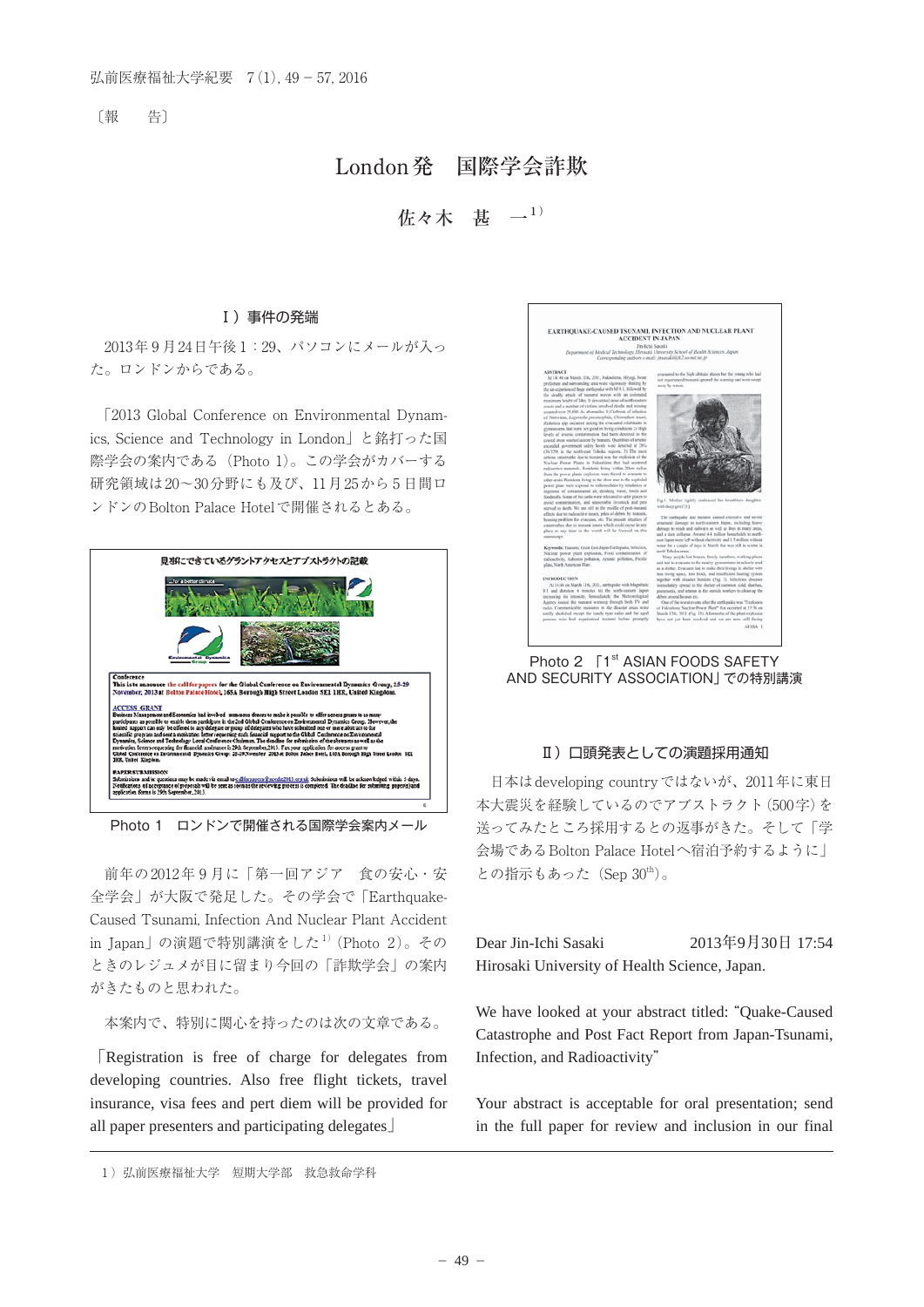program of event which will enable your presentation at the Global Conference on Environmental Dynamics, Science and Technology session slated for  $25<sup>th</sup> - 29<sup>th</sup>$ November, 2013 at the Bolton Palace Hotel. Also log on www.gcedst2013.org.uk to complete the registration and access grant application forms respectively to enable the Global Conference on Environmental Dynamics, Science and Technology Committee fund your air ticket, visa fee, travel insurance and per diem.

To enable our sponsors approve and disburse your access grant at the earliest, all delegates were instructed to include the cost of their hotel reservations in per diem for reimbursement during the disbursement of the access grant. Send in your hotel reservation receipt issued by Bolton Palace Hotel, the venue of the Global Conference on Environmental Dynamics, Science and Technology to enable the GCEDST 2013 Organizing Committee issue your invitation letter and disburse your access grant within two working days on receipt of your reservation receipt. Email: Bolton Palace Hotel <reservations@ boltonpalacehotel.co.uk> to book your hotel reservation immediately.

We look forward to meeting your delegation in London! Congratulations!!

Regards,

Dr. Mike Lawrence, Conference Chairman 241b, Hoe Street, Walthamstow, London, E17 9PP, United Kingdom. Ph: +44 7053828354 Fax: +44 8435241465 Email: conference@gcedst2013.org.uk

学会長Mikeからのメールに三つの重要なことが書か れてあった。

- 1 ) 口頭発表としてアクセプトするのでFull Paperを 送って欲しい(Photo 3)。
- 2 ) www.gcedst2013.org.ukで学会登録をしてグラント をとるために書類を作成するように。
- 3 )学会出席にかかる諸経費を全額支払うので、Bolton Palace Hotel <reservations@boltonpalacehotel. co.uk> に宿泊を予約し、予約金支払いの領収書を 送って欲しい。



Photo 3 口頭発表の「Notification of Acceptance」

## Ⅲ) ホテルの予約手続き

学会まで 2ヶ月を切っていたのでホテル予約の手続き を始めた。ところが記載されているアドレスにつながら ない。Mikeに問い合わせをした (Oct 2<sup>nd</sup>)。

Dear Jin-Ichi Sasaki 2013年10月2日 2:52 Hirosaki University of Health Science, Japan.

What I sent to you was the hotel e-mail address not their website, here is their website: www.boltonpalacehotel. co.uk. Log on http://www.gcedst2013.org.uk/access. htm to complete the access grant application form to enable our sponsors fund your air ticket, visa fee, travel insurance and per diem.

Meanwhile, all delegates were instructed to take care of their hotel reservation fare and include the cost in per diem for reimbursement during the disbursement of the access grant by our sponsors.

We look forward to meeting your delegation in London!

Congratulations!! Regards,

Dr. Mike Lawrence, Conference Chairman

A:「事務局のwebsiteに入ればair ticket, visa fee, traveler insurance, per diemを受け取るための手続きが書い てあるので、事務局のアドレスを使って入ってください」。 A:「申請した参加費 £1,842.00 が認められました。 ついてはホテルに予約金を支払いその領収書を送っても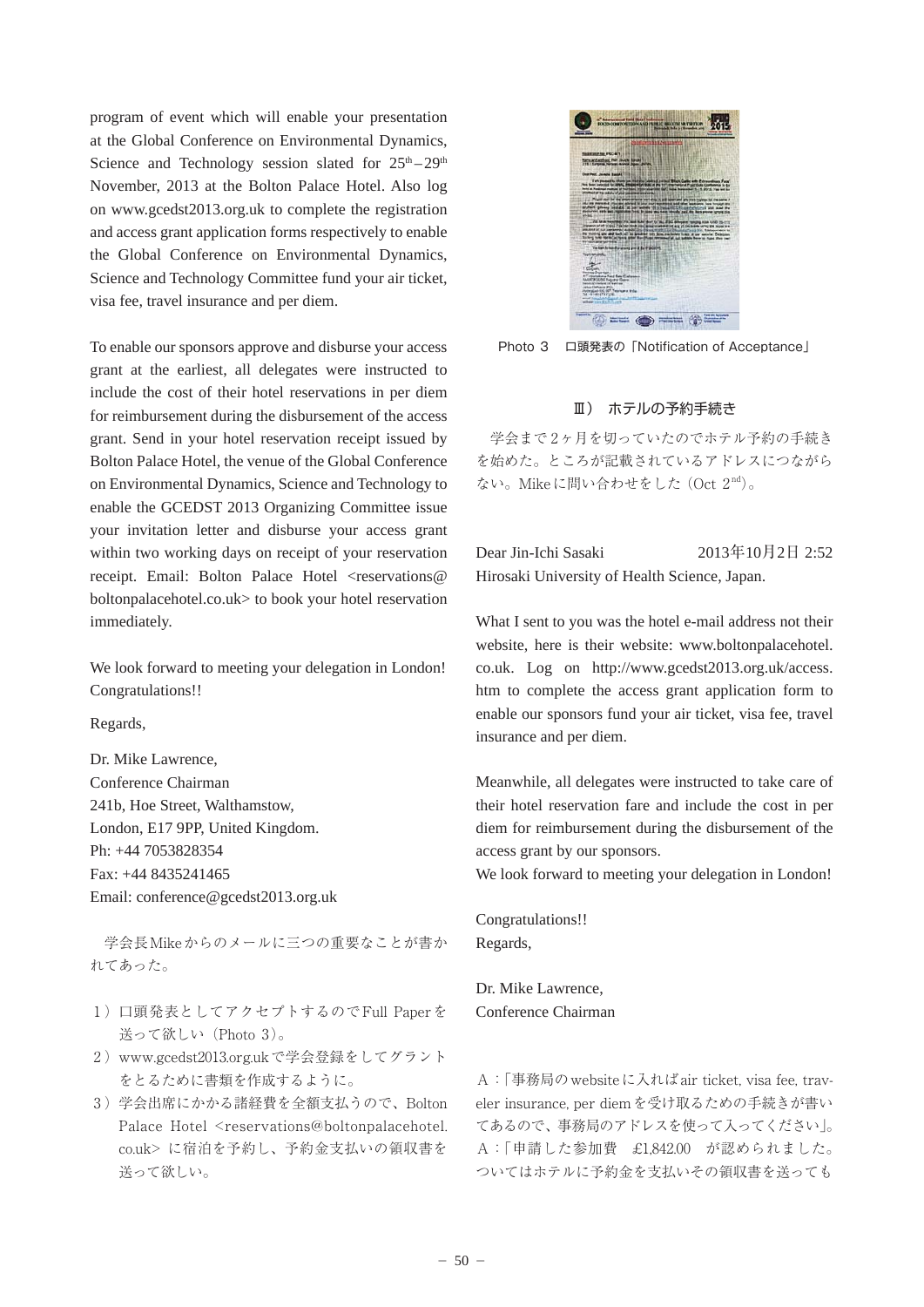らえれば、学会事務局(学会スポンサー)で支払い手続 きを始めます。旅行計画書を送ってもらえればフライト チケット (Iwate//London Heathrow//Iwate) を準備し ます」。「早く手続きをすれば、あなたが見積もった参加 費をすぐに受け取ることができます」(Oct 15th)。

Dear Dr. Jin-Ichi Sasaki 2013年10月15日 16:41 Ex-Professor, Hirosaki University, Morioka, Iwate, JAPAN.

### Participation Code : GCEDST-208764

Sequel to your online access grant application we wish to inform your delegation that your application for access grant to attend the 2nd Global Conference on Environmental Dynamics, Science and Technology session slated for  $25<sup>th</sup> - 29<sup>th</sup>$  November, 2013 at the Bolton Palace Hotel has been received, and also to notify you that your participation cost for Air Ticket, Travel Insurance and Per Diem to the tune of £1,842.00 had been approved by our sponsors and will be funded from the access grant.

Contact the Bolton Palace Hotel <reservations@ boltonpalacehotel.co.uk> to pay your hotel reservation and send in your reservation receipt to enable our bankers process and disburse your access grant of  $£1,842.00$  within two working days. This will also enable the GCEDST Committee issue your invitation letter Send in also your expected flight itinerary (Iwate// London Heathrow//Iwate) to enable our ticketing Agent process book and pay for your air ticket to London in your favor and send same e-ticketing information online to your email as soon as your access grant is disbursed. Please note that hotel reservation receipts are added to the confirmed list on a ʻfirst come, first served' basis by the bankers.

We look forward to seeing your delegation in London! Best Regards,

GCEDST 2013 Access Grant Committee

ホテルの予約時に送られてきた部屋の写真と予約内容 の詳細である(Photo 4)。さらに具体的な支払い方法 PAYMENT METHODも記載されてあった。

Your Booking N° BPH-19660798 Booked in the name of : Dr. Jin-Ichi Sasaki Country: Japan Type of room: 1 Classic Room: 1 Adult only £99.00 per night Total number of guests: 1 Room number : 209 Check-in: Sunday, 24 November 2013 *(from 15:00)* Check-out: Saturday, 30 November 2013 *(until 12:00)*  Telephone: 196436403 One Classic Room - Breakfast excluded £594.00

VAT (20%) included £118.80 Options Options Breakfast (1 person £10.00 x 6 nights) £60.00 Total Rate including VAT : £772.80 GCEDST 2013 15% Discount: £115.92 Total reservation payable : £656.88

PAYMENT METHOD: \*\*Reservation payment through foreign credit cards are not acceptable

for now because of credit card hackers. Visit any nearest MoneyGram Office (www.moneygram.com) or Western Union (www.westernunion.com) for fund transfer to the Chief Accountant Mrs. Helen Jackson, 165A Borough High St London SE1 1HR, United Kingdom.

CONFIRMATION : Forward the transfer details to enable us confirm your booking and prepare your reservation confirmation receipt at the earliest.

CHILDREN POLICY: Accommodation is free for 1 child under 12 years sharing parents' room, a 50% discount is applied on breakfast.

CANCELLATION POLICY: We are holding the reservation on a guaranteed basis. If you wish to cancel, you must cancel 48 Hours before the date of arrival. If canceled up to 2 days before date of arrival, no fee will be charged. If canceled later or in case of no-show, the first night will be charged.

We look forward to welcoming you to Bolton Palace Hotel and will do our utmost to ensure you have an enjoyable stay with us.

Please do not hesitate to contact me if I can be of further assistance.

Yours Sincerely,

Ms. Rebecca Leuan

Receptionist Department +447053828357

Bolton Palace Hotel

Address: 165A Borough High Street, London, SE1 1HR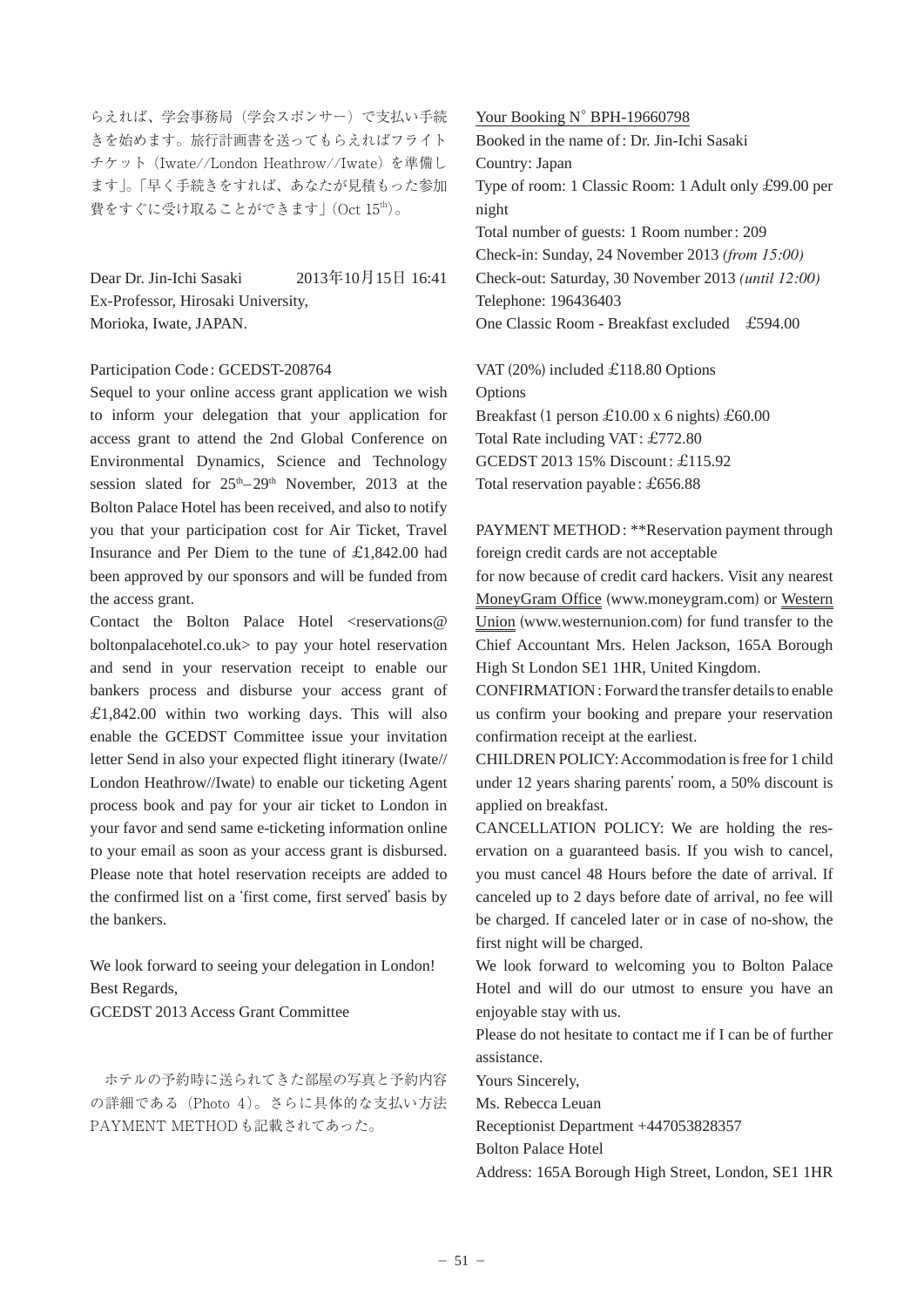United Kingdom Phone: +447053828357 Website: www.boltonpalacehotel.co.uk



Photo 4 送られてきたホテル宿泊予約書と 添付されていた部屋の写真

支払いで「MoneyGram OfficeかWestern Union」を 使うようにとの指示であるが、ほかの方法での支払いは 駄目なのか問い合わせをした。返事である(Oct 19th)。

A:「クレヂットカードでの支払いはハッカーがあるの で受け付けていません。MoneyGram OfficeかWestern Unionで送金して下さい」。

Q:「なぜホテルの銀行口座を使用できないのですか? 国際学会では銀行口座への振込みが普通ですが、それが 何故できないのですか?」。

A:「当ホテルの口座は£3000以上でなければ銀行口座 は利用できないことになっております」。 Q:「フーム ???」。

Dear Dr. .Jin-Ichi Sasaki. 2013年10月19日 20:12 Our hotel administrative only receive payment that exceed £3,000.00 through bank account. Just log on http://moneylocations.com/moneygram/japan/iwate to read about the Money Gram Agent location in your Country which is the fastest means of sending funds to any Country in the world.

Visit any of the Agent in this link above to make your payment, once you get to the Agent's office just collect the application form, write your name as the Sender's Name. Mrs. Helen Jackson is the Recipient's Name and Address is 165A Borough High St London SE1 1HR, United Kingdom. After filling the form you hand it over to the Agent with the amount you want to send, the Agent will send it in a minute and give you the transfer

slip which you will send to us via email for immediate confirmation of your payment.

Agent's Locations and Phone Numbers

CALIMANESTI CACIULATA BCR IWATE Address: CALEA LUI TRAIAN 790-792 CALIMANESTI Phone: 547237 40250751165

..............................................

SC OPTIM EXCHANGE S R L CALIMANESTI IWATE Address: CALEALUI TRAIAN NR 692 CALIMANESTI Phone: 245600 400788966889

Working Days Monday: 09:00 - 17:30 Tuesday : 09:00 – 17:30 Wednesday: 09:00 - 17:30 Thursday : 09:00 – 17:30 Friday : 09:00 – 17:30 Saturday : Closed Sunday : Closed

If you are unable to pay for your room reservation the management will book the room to other delegate. Please do not hesitate to contact me if I can be of further assistance.

Yours Sincerely, Ms. Rebecca Leuan Receptionist Department +447053828357

「Western Union」これは何なのか、その使用方法も 知らないので銀行に行った。分かったことは「これは個 人対個人の金銭のやり取りのときによく使われる方法で す。例えば出稼ぎに行って家族にお金を送るときなどに は、コンビニのようなところから送れるので便利です」 とのことだった。送金先としてホテルのCashierに送金 するのではなく、誰か分からないMrs. Helen Jackson 個人にお金を送るようになっていたのである。

# Ⅳ)学会場になる予定のホテルは存在しなかった(?)

「おかしい」ことへの猜疑心をさらに増幅させたのは、 「国際学会の会場となるホテル」の存在についてである。

国際学会の会場となる「Bolton Palace Hotel」を書店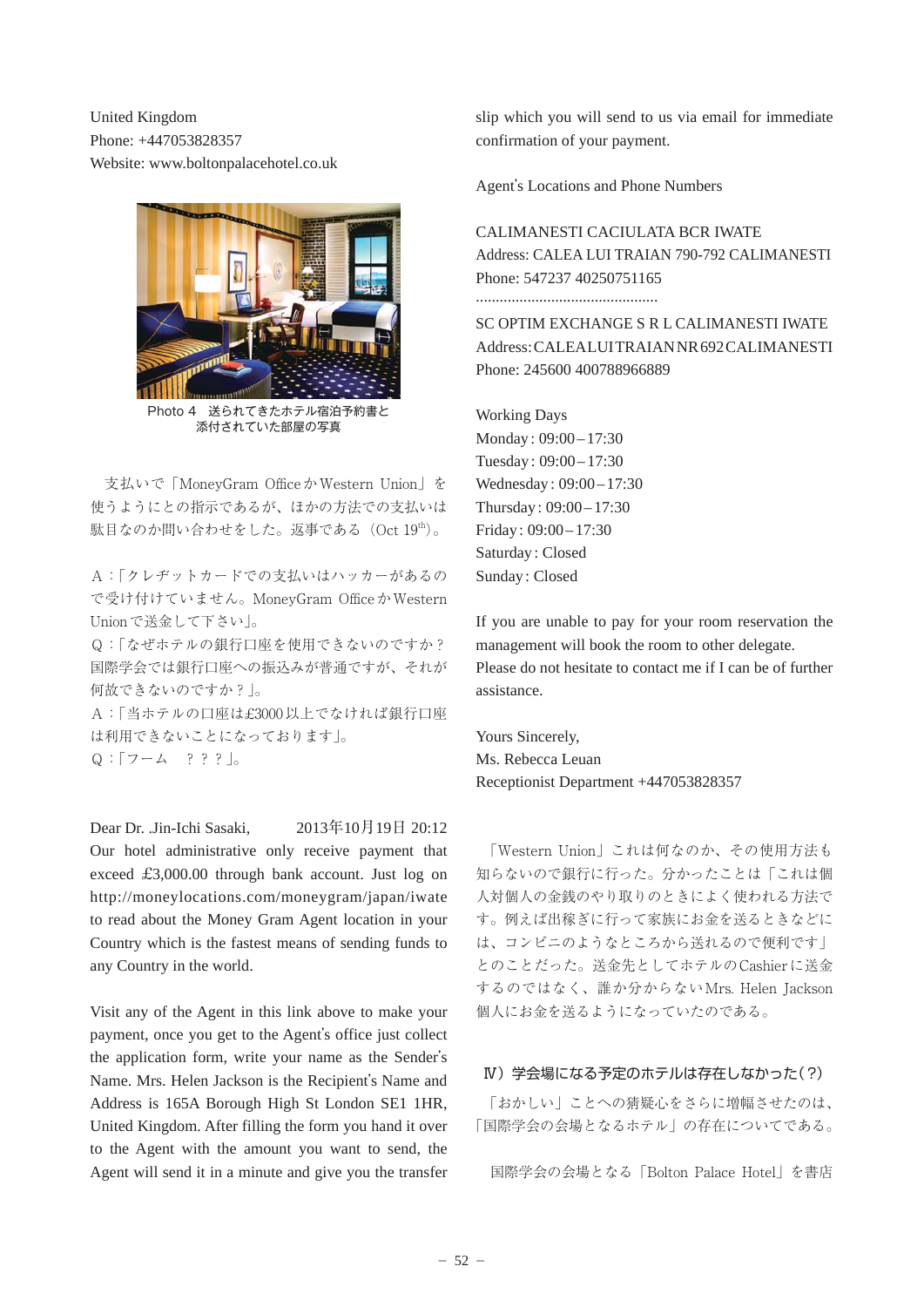の旅行本で探したが、このホテルは見つからなかった。 その本には「五ッ星のホテル」は幾つも掲載されている のに国際学会が開催されるこのホテルが載っていないの である。問い合わせをした。

Q:「学会は本当にあるのですか?会場にあたるホテル が見つからないのです」

A:「我々の国際会議は間違いなくあります。Bolton Palace Hotelは今年の中ごろ新しく建てなおし、国の機 関にも登録・認定されています。当日にホテルの自動車 がヒースロー空港までお迎えに行きます」(Nov 4th)。

Dear Dr. Jin-Ichi Sasaki, 2013年11月4日 15:46 Hirosaki University of Health Science, Japan.

Our conference will hold surely. Bolton Palace Hotel is a new hotel which was built middle of this year and registered with the British Government. Contact them via email they will respond to you. The hotel cars will be at the Heathrow International Air Port, join any of the cars to the hotel upon your arrival.We look forward to meeting your delegation in London!

Congratulations!! Regards,

Dr. Mike Lawrence, Conference Chairman 241b, Hoe Street, Walthamstow, London, E17 9PP, United Kingdom.

昔ブルッセルに住んでいたが、研究所の休みを利用し て家内と初めてロンドンを訪ねた。当時のブルッセルは EU本部が建設中であったし、ユーロスターもブルッセ ルまできていなかった。

そのブルッセルには、世界で最も美しい広場といわれ ている「グランプラス」がある。その広場にある市庁舎 と対面するように建物があるが、その二階にビクトル ユーゴが亡命期に住んでいたとされている(Photo 5 矢 印)。

イギリスを観るためにベルギーのオステンドからボー トで海峡を渡ったが、イギリス側のドーバーのクリフは 白く「仏が浦」のそれと似ていると思った。

イギリスへの入国はとても厳しかった。税関をパスし てドーバー駅から列車でロンドンに着いたが、迂闊にも バス・トイレ付きを条件に入れないでホテル予約したこ とに気がついたが後の祭りである。

翌日の市内観光は、ロンドン塔、テームズ川、ダブル デッカーのバス、後部座席に向き合って座る黒塗りのタ クシー、王宮などを回った。その途中に、路上で聴いた ペルー人の奏でるうら寂しいケーナの音がいまも印象に 残っている。故郷を離れて恐らく仕送りをしているのだ ろうと勝手に想像したものである。またケーナの音色を 聞いて、数十年前に弘前大に留学していたペルー人の ヤーバルのことを思い出した。

今回の国際学会の会場はロンドン塔の近くなので、再 度訪れたい気持ちが強かったのがこの事件に巻き込まれ る遠因となった。

学会場となっているホテルの所在を今度は住所を入れ てgoogleで検索した。驚いたことに画面に出てきたのは 弘前の「カクミ小路」のようなところであった(Photo 6)。



Photo 5 広場の中心の市庁舎(左)。 その対面の建物の二階にビクトリ・ユーゴが一時住んでいた(矢印)。 ビクトリ・ユーゴ (1883年)<sup>2)</sup>

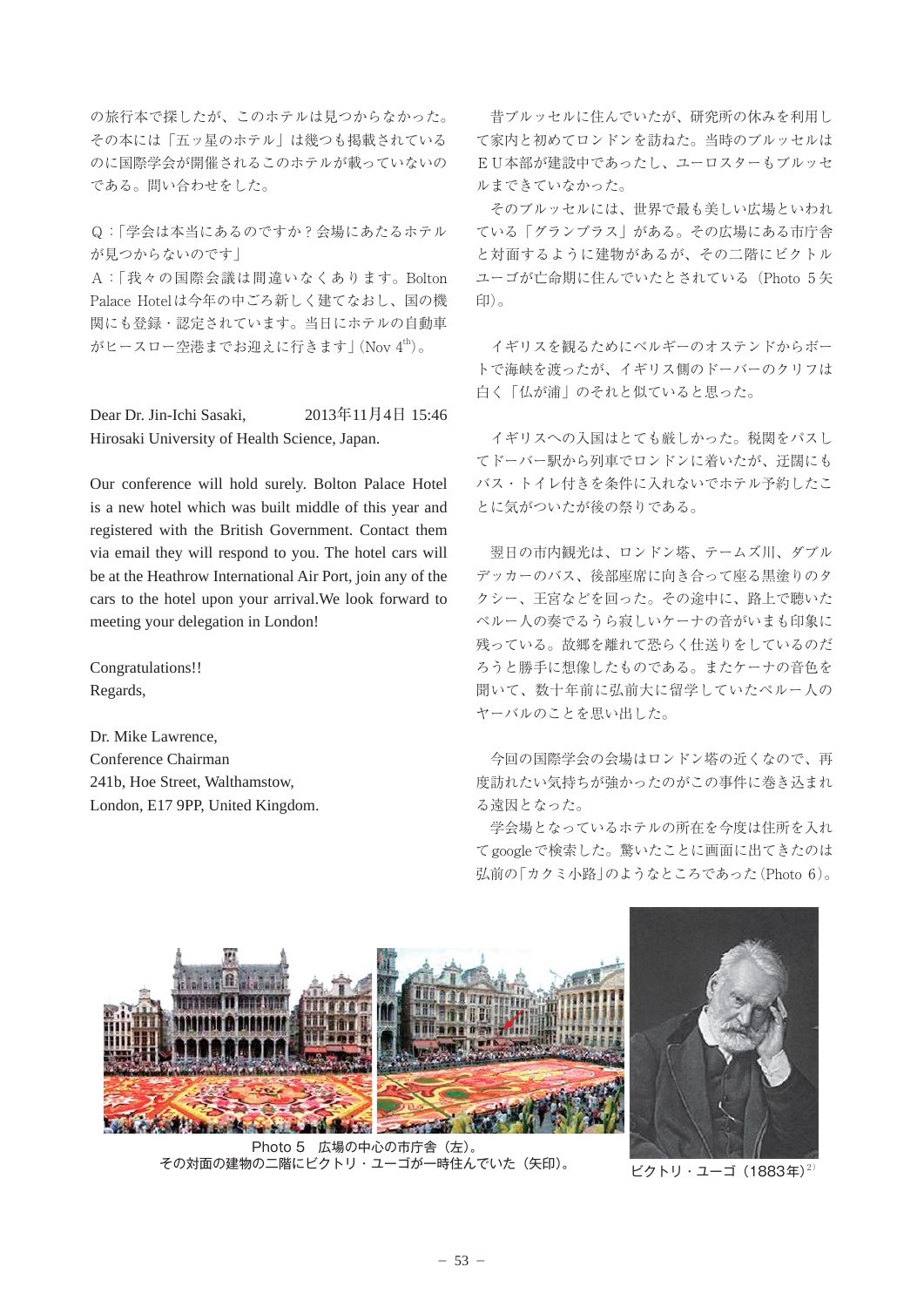## **Bolton Palace Hotel**

Address: 165A Borough High Street London, SE1 1HR United Kingdom Phone: +447053828357 Website: www.boltonpalacehotel.co.uk



Photo 6 左の写真の上がテームズ川で真ん中に見えるのがロンドン橋である。住所から探した 「Bolton Palace Hotel」が、右側の小路にあることになっていた。まさにロンドンの「カクミ小路」である

「Bolton Palace Hotel」は実在しなかった。しかし 「Bolton Hotel」 と 「Palace Hotel」は別々に存在するこ とが分かった(Photo 7)。

## Ⅴ)「詐欺学会」を摘発するSiteが見つかる

「GCEDST 2013国際学会」が詐欺であることを決定的 にしたのはネットで見つけた「SCAM WARNERS」を 通してである。そこには、「GCEDST 2013学会は実在 しない学会である」とはっきりと書いてある (Photo 8)。 この告発文をMikeに送った。

Q;「Mike これをネットで見つけた。詳細はwww. scamwarners.com  $\hat{a} \in \mathcal{C}$  View topic - GCEDST 2013]<sup>3)</sup> に書かれてあるのでそれを読んでくれ。これはきわめて 重要なことなので、この件について君の率直な意見を聞 きたい」。

#### Dr. Mike Lawrence

This is critical important information on your conference GCEDST 2013. I want to hear your view on this matter, please.

You can get more details from the www.scamwarners. com â€¢ View topic - GCEDST 2013 Jin-ichi Sasaki

「SCAM WARNERS」に書かれてある全文を掲載する。 (この告発文は2015年12月15日現在も掲載になっている。 関心のある方は参照されたし)。

The 2nd Global Conference on Environmental Dynamics, Science and Technology (GCEDST 2013).



This Conference Scam is the (NON-EXISTENT) Global

Photo 7 実在する「Bolton Hotel」(左) と 「Palace Hotel」(右)。だが「Bolton Palace Hotel」 は存在しなかった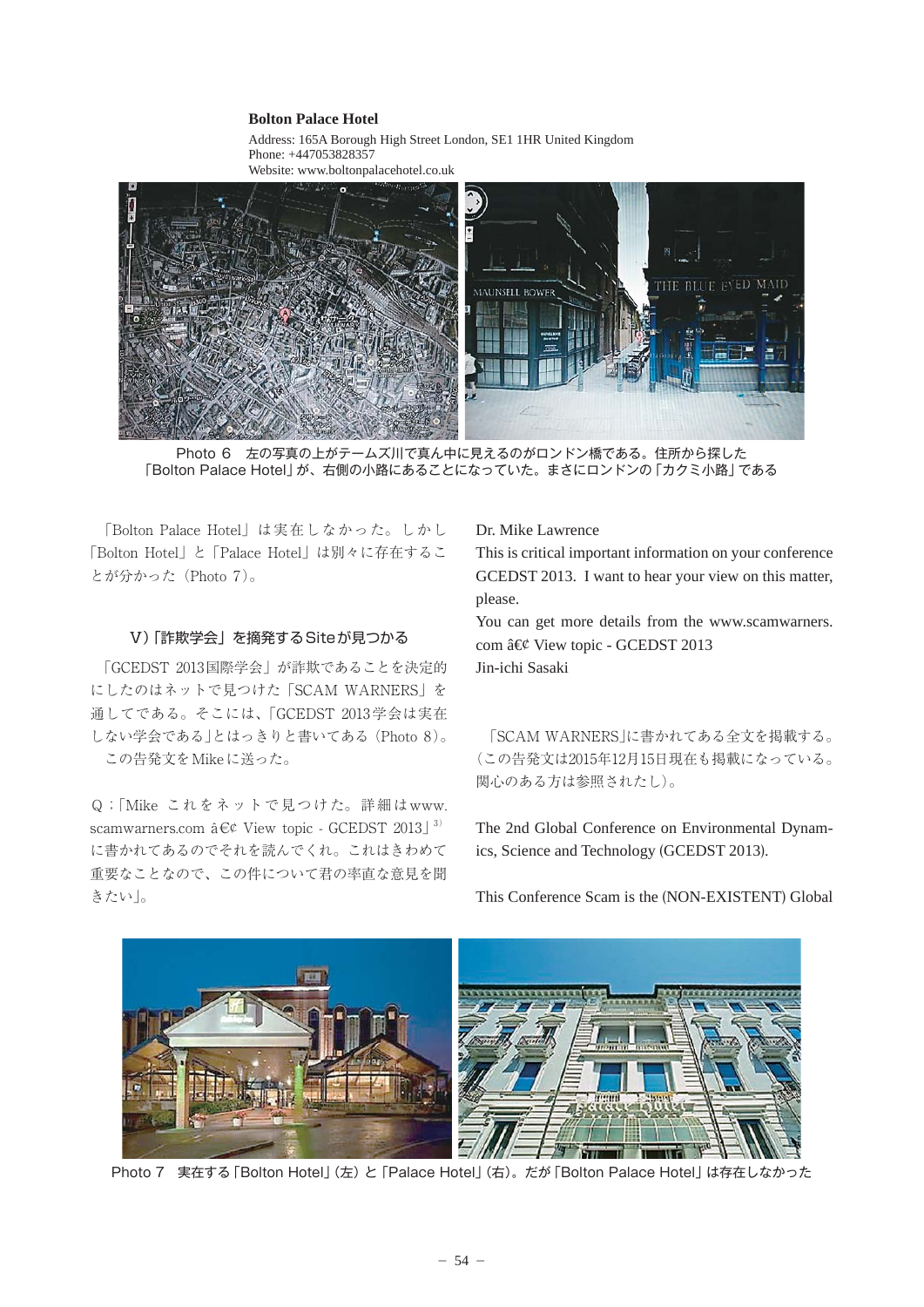

Conference on Environmental Dynamics, Science and Technology (GCEDST 2013) being presented by the NON-EXISTENT Environmental Dynamics Group at the (NON-EXISTENT) Bolton Palace Hotel.

This scam promises free conference fees and reimbursed airline ticket fees in exchange for paying for a hotel room at a hotel THAT DOES NOT EXIST. Victims pay money and NEVER RECEIVE THE CONFERENCE FEES OR ARLINE TICKET REIMBURSEMENT!!!

This fake conference is "scheduled" to be held 25–29 November 2013 at the NON-EXISTENT Bolton Palace Hotel 165A Borough High Street London SE1 1HR, United Kingdom.

This scam's fake website (http://gcedst2013.org. uk/index.htm) and the fake hotel's website (http:// boltonpalacehotel.co.uk/index-2.html) are in the process of being suspended.

The fake conference claims the following contact information:

Dr. Mike Lawrence Conference Chair 241b, Hoe Street, Walthamstow, London, E17 9PP, United Kingdom Ph: +447053828354 Fax: +448435241465 Email: conference@gcedst2013.org.uk

質問に対しMikeは極めて早く反応する。一般的に、 外国人の場合はこのようにはいかない。その一例である。

1990年代「イカスミ」に強い抗腫瘍成分が含まれて いることを、松江一(元)青森県立大教授グループとの 共同研究で発表したところ、国内外で話題となった。

イギリスの「New Scientist」からの電話インタビュー があり、その内容が「New Scientist」4)に掲載になった。 また現代用語「知恵蔵(朝日新聞)」にも掲載された。 さらに中南米、台湾、英国などから研究についての問い 合わせもあった。

もう一つは、オーストラリアの女性海洋研究者Michael からの国際電話である。30分ほどの電話取材を受けた 後に「いまのイカスミの話を含めて本を出す予定なので、 出版したら本を送ります」とのことで電話を終えた。

あれから30年、私はひたすらその本の届くのを鶴首 の思いで待っているのだが…本はまだ届いていない。

しかし彼女は、我々の研究成果をWebsiteで紹介して くれている。そのことには多いに感謝している(Photo  $9)$ 



Photo 9 オーストラリアのMichaelが紹介してくれた 我々の「イカスミの研究」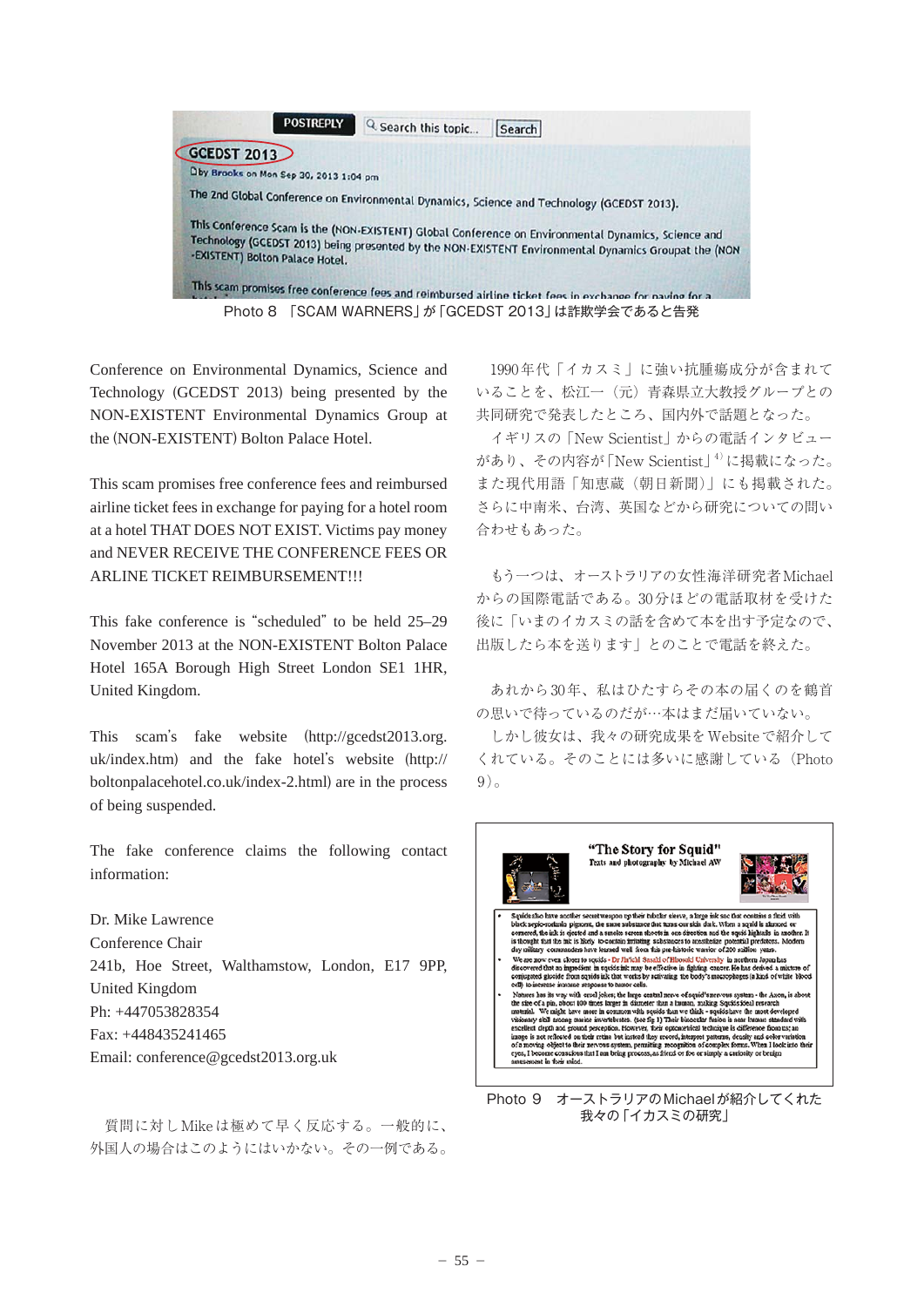さて、「国際学会詐欺」の記事を送った私へMikeから 返事が届いた。

A: 「彼ら(ウクライナ人)が提出した演題が本学会で 不採用になった。それで我々を汚すために行ったもの だ」との回答であった。

Dear Dr. Jin-Ichi Sasaki, Hirosaki University of Health Science, Japan.

Someone from Ukraine wanted to tarnish the image of our organization because his paper was not accepted.

Everything about our conference is 100% legal.

We look forward to meeting your delegation in London! Congratulations!!

Regards,

Dr. Mike Lawrence, Conference Chairman 241b, Hoe Street, Walthamstow, London, E17 9PP, United Kingdom.

さらに、私の学会での「発表日時」、「セッション名」、 「会場」などの再度問い合わせにも回答はなく、送って くるのは既に受け取っている大枠のプログラムだけで あった。

### Ⅵ)「国際詐欺学会長 Mike」へ最後のメール

既に参加する意思がなくなった学会ではあったが、こ のあたりで区切りをつける意味もあり、最後の挨拶メー ル(?)を出すことにした。

### **Final Mail to Mike**

 Your mail did not definitely answer my questions inquired in the last writings. I needed precise information on the name of my podium section, presentation time available and date, and the name of chairperson (s).

 Mike, no more time left to continue correspondence with you. I should say "Thank you" again. I have spent really enjoyable time for a month to play the game with you. Our game finally comes to the end.

See you again sometime and somewhere.

Until then, Bye.

Your best friend Jin-Ichi Sasaki

「Mikeありがとう。一ヶ月間楽しんだ。我々のゲーム も終わった。またどこかで会おう。その時までバイ」。 こうして我々のゲームは終わった。

ロンドンまでの往復航空券予約のキャンセル料 3 万 円、このゲームで支払った代金である。

メールを送った数日後、Websiteから「GCEDST 2013 国際学会」のページは消えた。代わってデスプレイされ ていたのは次の文であった。

The page cannot be displayed

The page you are looking for is currently unavailable. The Web site might be experiencing technical difficulties, or you may need to adjust your browser settings. Please try the following:

Click the Refresh button, or try again later. If you typed the page address in the Address bar, make sure that it is spelled correctly.

To check your connection settings, click the Tools menu, and then click Internet Options. On the Connections tab, click Settings. The settings should match those provided by your local area network (LAN) administrator or Internet service provider (ISP).

Some sites require 128-bit connection security. Click the Help menu and then click About Internet Explorer to determine what strength security you have installed.

If you are trying to reach a secure site, make sure your Security settings can support it. Click the Tools menu, and then click Internet Options. On the Advanced tab, scroll to the Security section and check settings for SSL 2.0, SSL 3.0, TLS 1.0, PCT 1.0.

Click the Back button to try another link.

502 - Cannot find server or DNS Error

## 引用文献

- 1) Sasaki J: Earthquake-Caused Tsunami, Infection and Nuclear Plant Accident in Japan. Proceedings of First AFSSA Conference on Food Safety and Food Security 1-9, 2012
- 2) ja.wikipedia.org/wiki/
- 3) www.scamwarners.com â $\mathcal{C}$  View topic GCEDST 2013, Cited Nov, 2015
- 4) Sasaki J: Cancer compound found in cuttlefish. New Scientist p16, April 25<sup>th</sup>, 1992